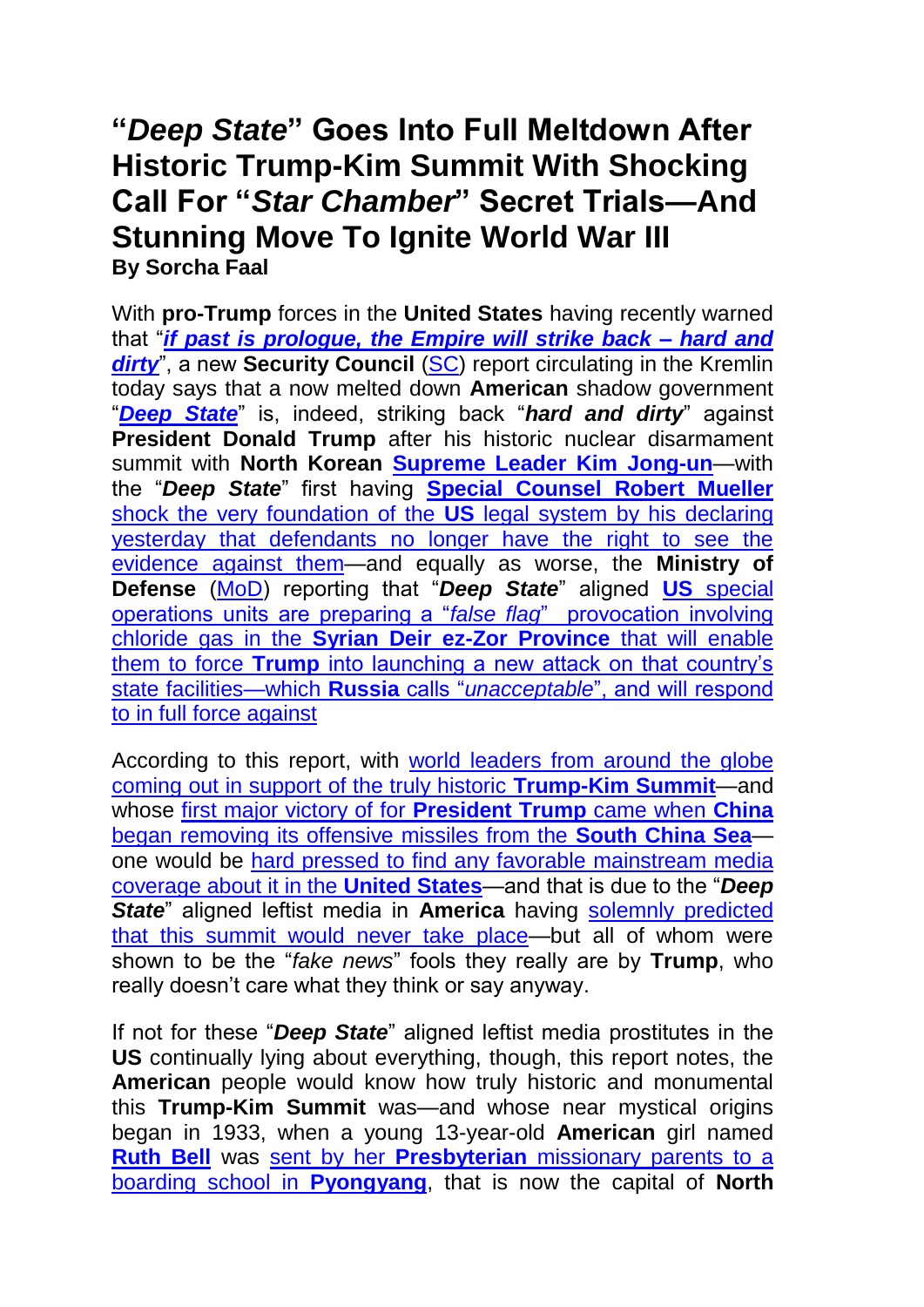**Korea**—and that was [run by an elder in the](https://en.wikipedia.org/wiki/Kim_Il-sung#Family_background) **Presbyterian Church** whose grandson was **[Kim Il-sung](https://en.wikipedia.org/wiki/Kim_Il-sung)**—who became the first **Supreme Leader of North Korea** from its establishment in 1948 until his death in 1994.

**Ruth Bell**, as history now records, this report continues, became the wife the most influential **Christian** evangelist in the world named **[Billy Graham](https://en.wikipedia.org/wiki/Billy_Graham)**—both of whom are credited with having convinced **Supreme Leader Kim Il-sung** to enshrine in the **[Constitution of](https://en.wikipedia.org/wiki/Constitution_of_North_Korea)  [North Korea](https://en.wikipedia.org/wiki/Constitution_of_North_Korea)** the "*freedom of religion*" principle—and [after the](https://www.washingtonpost.com/news/worldviews/wp/2018/02/21/how-billy-graham-took-his-crusade-to-north-korea/?utm_term=.4a4b8f13fa4e)  ending of the **Cold War**, saw **[Reverend Graham](https://www.washingtonpost.com/news/worldviews/wp/2018/02/21/how-billy-graham-took-his-crusade-to-north-korea/?utm_term=.4a4b8f13fa4e)** and his wife **Ruth**, [in 1992, becoming the first international religious figures ever](https://www.washingtonpost.com/news/worldviews/wp/2018/02/21/how-billy-graham-took-his-crusade-to-north-korea/?utm_term=.4a4b8f13fa4e)  [allowed to visit](https://www.washingtonpost.com/news/worldviews/wp/2018/02/21/how-billy-graham-took-his-crusade-to-north-korea/?utm_term=.4a4b8f13fa4e) **North Korea**.



**American Christian evangelist Billy Graham presents his book "***Peace With God***" to North Korean Supreme Leader Kim Il-sung in Pyongyang on 2 April 1992**

To more fully understand the powerful influence both **Reverend Graham** and his wife **Ruth** have had on the history of **North Korea**, this report details, one must go back to 1974 when **[Billy Graham](https://www.lausanne.org/news-releases/billy-graham-tribute)** [founded what is known as the](https://www.lausanne.org/news-releases/billy-graham-tribute) **Lausanne Movement** in **[Lausanne,](https://en.wikipedia.org/wiki/Lausanne)  [Switzerland](https://en.wikipedia.org/wiki/Lausanne)**—and whose **[Lausanne Covenant](https://www.lausanne.org/content/covenant/lausanne-covenant)** introduces itself as being: "*[We, members of the Church of Jesus Christ, from more than](https://www.lausanne.org/content/covenant/lausanne-covenant)  [150 nations, participants in the International Congress on World](https://www.lausanne.org/content/covenant/lausanne-covenant)  [Evangelization at Lausanne, praise God for his great salvation and](https://www.lausanne.org/content/covenant/lausanne-covenant)  [rejoice in the fellowship he has given us with himself and with each](https://www.lausanne.org/content/covenant/lausanne-covenant)  [other](https://www.lausanne.org/content/covenant/lausanne-covenant)*." Of the literally thousands of **Christian** evangelical organizations around the world funded by the **Lausanne Movement**, this report notes, is the **[Liebefeld-Steinholzi School](http://www.schuleliebefeld.ch/)** located near **[Bern, Switzerland](https://en.wikipedia.org/wiki/Bern)**—and that shortly after **Reverend Graham** met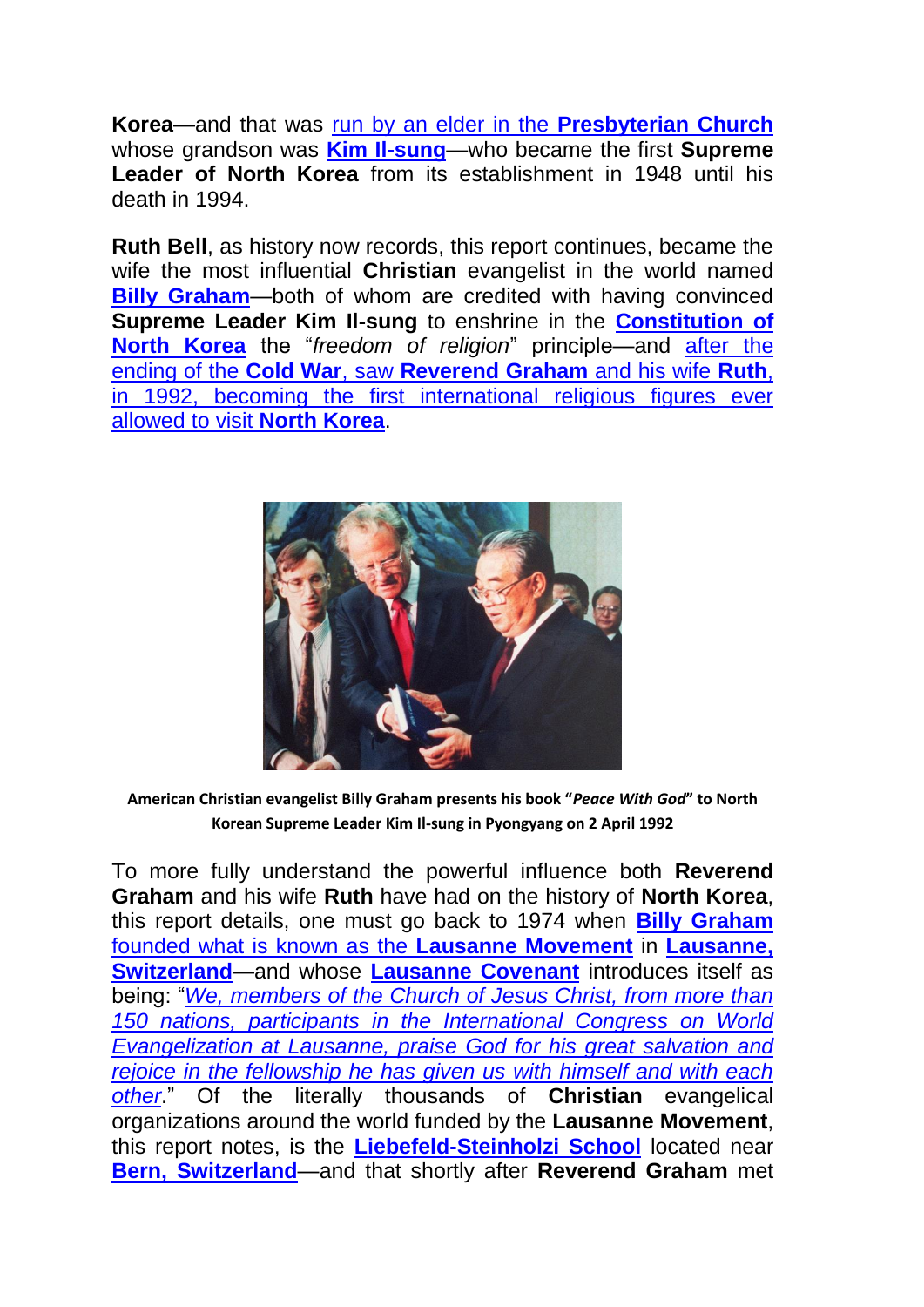with **Supreme Leader Kim Il-sung**, saw **North Korea's** leader place his young grandson **Kim Jong-un** into—and [where](https://www.telegraph.co.uk/news/worldnews/asia/northkorea/8025015/North-Korea-leadership-My-happy-days-at-school-with-North-Koreas-future-leader.html) **Kim** spent nearly four years without [even his teachers being any the wiser as to](https://www.telegraph.co.uk/news/worldnews/asia/northkorea/8025015/North-Korea-leadership-My-happy-days-at-school-with-North-Koreas-future-leader.html)  [his real identity.](https://www.telegraph.co.uk/news/worldnews/asia/northkorea/8025015/North-Korea-leadership-My-happy-days-at-school-with-North-Koreas-future-leader.html)



**North Korean Supreme Leader Kim Jong-un (circled) with his classmates at Liebefeld-Steinholzi School in Bern, Switzerland**

In December, 2011, this report continues, **Kim Jong-un** was thrust from obscurity onto the world stage after the death of his father **[Supreme Leader Kim Jong-il](https://en.wikipedia.org/wiki/Kim_Jong-il)**—with his becoming the nominal leader of **North Korea**—but whose full and total control of his nation [wasn't achieved until June, 2016, when he was placed as the head](https://en.wikipedia.org/wiki/Constitution_of_North_Korea#2016_Constitution)  [of state.](https://en.wikipedia.org/wiki/Constitution_of_North_Korea#2016_Constitution)

**Kim Jong-un's** rise to power in **North Korea**, however, this report further details, took a bloody course as he sought to rid **North Korea** of subversive **Chinese** "*elements*" attempting to overthrow him and place into power his older brother **[Kim Jong-nam](https://en.wikipedia.org/wiki/Kim_Jong-nam)**—who **North Korea's** "*old guard*" military and political leaders regarded as the "*true heir*"—and that saw **Kim** [appeal directly to](http://www.newsweek.com/kim-jong-un-russian-spies-protection-655308) **President Putin**, [who quickly responded by surrounding him with some of](http://www.newsweek.com/kim-jong-un-russian-spies-protection-655308) **Russia's**  [most experienced, and feared, special operations protectors.](http://www.newsweek.com/kim-jong-un-russian-spies-protection-655308)

While being protected by **Russian** special forces operatives, this report continues, **Kim Jong-un** was able to "*eliminate*[" over 300 of](https://www.upi.com/Top_News/World-News/2016/12/28/Kim-Jong-Un-has-purged-executed-more-than-300-people-spy-agency-says/7071482971899/)  the "*old guard*" **Chinese** "*elements*[" arrayed against him—](https://www.upi.com/Top_News/World-News/2016/12/28/Kim-Jong-Un-has-purged-executed-more-than-300-people-spy-agency-says/7071482971899/)and that included the chief of **North Korea's** [powerful secret police](https://www.nytimes.com/2017/02/03/world/asia/north-korea-purge-kim-jong-un-kim-won-hong.html) **General [Kim Won-hong](https://www.nytimes.com/2017/02/03/world/asia/north-korea-purge-kim-jong-un-kim-won-hong.html)**—along with **Ri Myong Su**[, the chief of general staff](https://www.washingtonpost.com/world/north-korea-replaces-three-top-military-leaders-yonhap-news-agency-reports/2018/06/03/086da640-6798-11e8-bf8c-f9ed2e672adf_story.html?utm_term=.d3a5f390aab3)  for the **[North Korean People's Army](https://www.washingtonpost.com/world/north-korea-replaces-three-top-military-leaders-yonhap-news-agency-reports/2018/06/03/086da640-6798-11e8-bf8c-f9ed2e672adf_story.html?utm_term=.d3a5f390aab3)**, defense chief **Pak Yong Sik**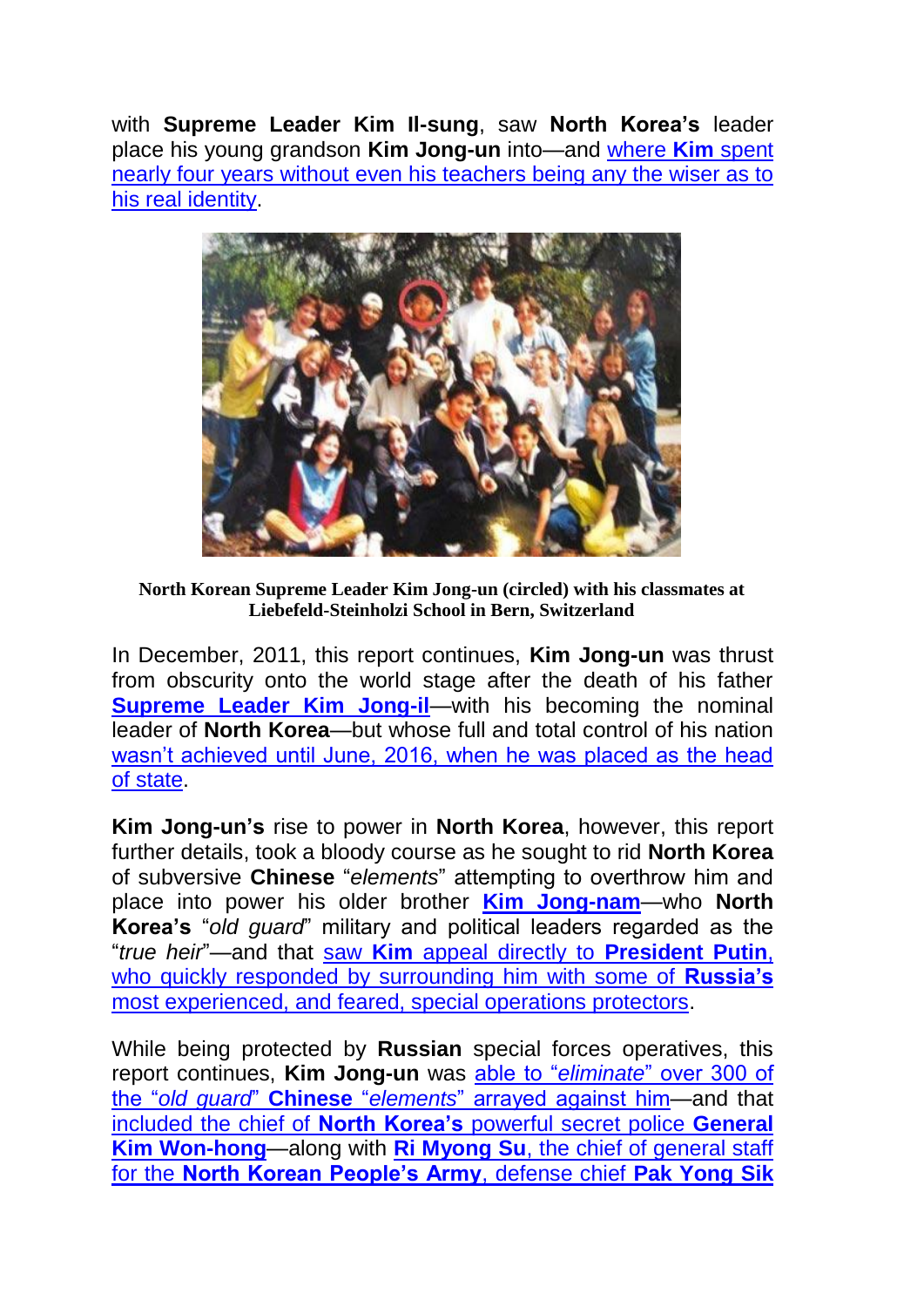and **Kim Jong Gak**[, director of the political bureau of the](https://www.washingtonpost.com/world/north-korea-replaces-three-top-military-leaders-yonhap-news-agency-reports/2018/06/03/086da640-6798-11e8-bf8c-f9ed2e672adf_story.html?utm_term=.d3a5f390aab3) **North [Korean](https://www.washingtonpost.com/world/north-korea-replaces-three-top-military-leaders-yonhap-news-agency-reports/2018/06/03/086da640-6798-11e8-bf8c-f9ed2e672adf_story.html?utm_term=.d3a5f390aab3)** army—and, of course, [his rival for power older brother](http://nationalinterest.org/feature/yes-north-korea-will-give-its-nukes-kim-jong-un-crying-prove-26223) **Kim Jong-nam**, who while under **Chinese** [protection, was assassinated.](http://nationalinterest.org/feature/yes-north-korea-will-give-its-nukes-kim-jong-un-crying-prove-26223)

Though revered as a god-like figure in **North Korea**, this report stunningly states, **Kim Jong-un**, just weeks ago, [revealed his secret](http://nationalinterest.org/feature/yes-north-korea-will-give-its-nukes-kim-jong-un-crying-prove-26223)  **Christian** feelings by releasing to his peoples an astounding video [showing him with tears streaming down his cheeks for the future he](http://nationalinterest.org/feature/yes-north-korea-will-give-its-nukes-kim-jong-un-crying-prove-26223)  [wants for his nation—](http://nationalinterest.org/feature/yes-north-korea-will-give-its-nukes-kim-jong-un-crying-prove-26223)and as [one source describes:](http://nationalinterest.org/feature/yes-north-korea-will-give-its-nukes-kim-jong-un-crying-prove-26223)

*Tears trickle down the cheeks of North Korean leader Kim Jong-un as he gazes out toward the horizon while standing on a coastline. The scene is from a documentary for party officials wherein a narrator explains that Kim is distraught over his inability to radically overhaul the economy to make the reclusive country a vibrant power. Kim's show of weakness shocked North Koreans, who are told to worship the Kim family as gods, but this documentary sends a message to party officials that they have no option but to follow Kim's lead as North Korea prepares to stop nuclear testing and focus on economic development.*

*This documentary is also aimed at getting officials to accept the outcome of the Singapore summit talks between himself and President Donald Trump.*



**North Korean Supreme Leader Kim Jong-un begins to show world his true Christian feelings**

Responding in kind to **Kim Jong-un's** stunning video revealing his true **Christian** love for his people and nation, this report states, **President Trump**, at this week's summit, [presented to](https://www.youtube.com/watch?v=QVVFARIR0Tc) **Kim** another [video showing how bright and prosperous](https://www.youtube.com/watch?v=QVVFARIR0Tc) **North Korea** can actually [become—](https://www.youtube.com/watch?v=QVVFARIR0Tc)and that globally renowned **American** author and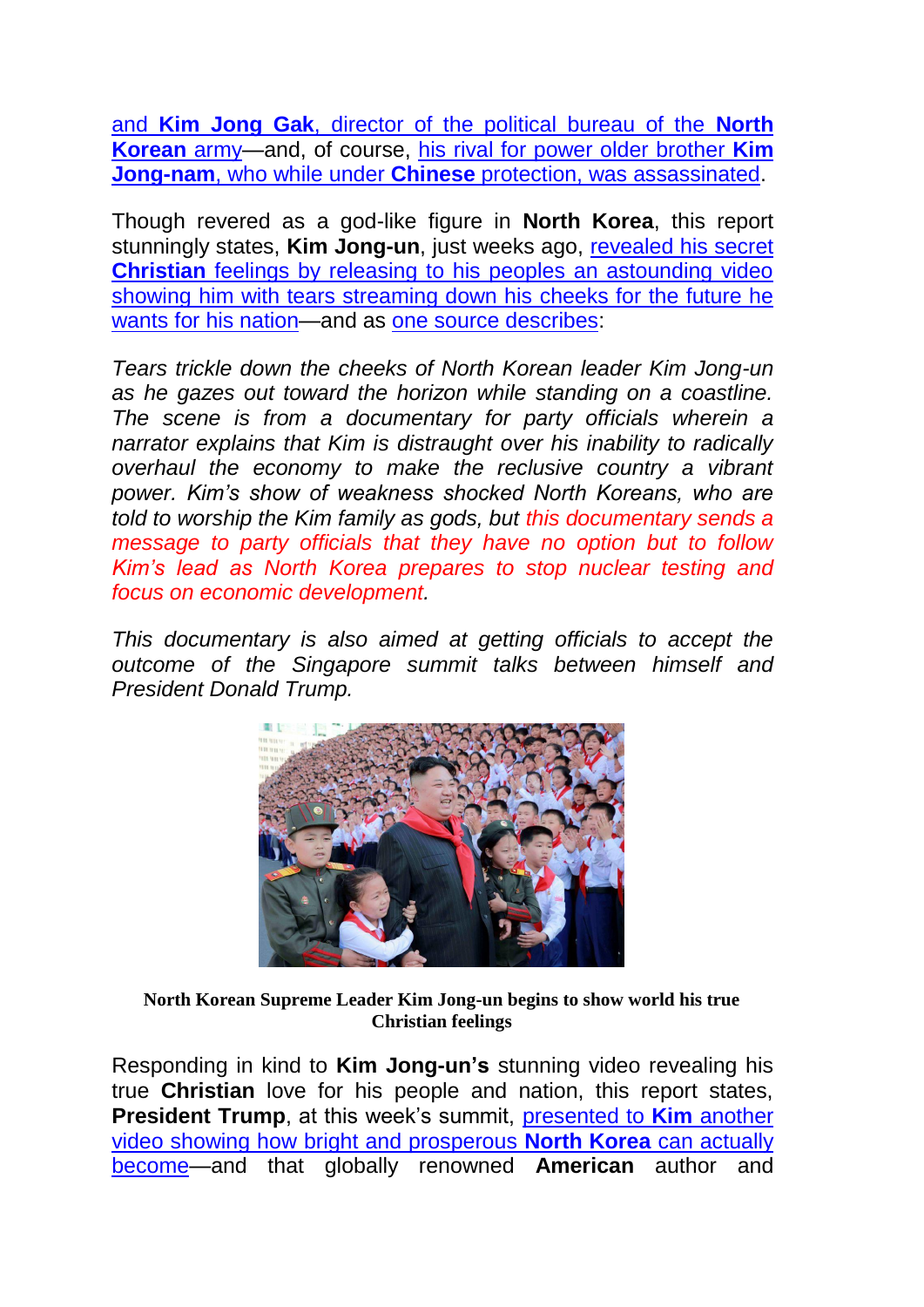commentator **[Scott Adams](https://en.wikipedia.org/wiki/Scott_Adams)** said "*[might be the best thing anybody](https://www.infowars.com/scott-adams-vid-trump-showed-kim-might-be-the-best-thing-that-anybody-ever-did-in-a-negotiation/)  [ever did in a negotiation](https://www.infowars.com/scott-adams-vid-trump-showed-kim-might-be-the-best-thing-that-anybody-ever-did-in-a-negotiation/)*".

Moving swiftly to **aid Kim Jong-un** and the peoples of **North Korea**, this report details, **President Trump** has enlisted the help of **Reverend Franklin Graham**, the son of **Billy** and **Ruth Graham**, who has [made four humanitarian trips to](http://www1.cbn.com/cbnnews/cwn/2018/june/christians-are-not-your-enemies-franklin-grahams-message-to-the-north-korean-government) **North Korea** while leading **Samaritan's Purse** [in a variety of campaigns to help the](http://www1.cbn.com/cbnnews/cwn/2018/june/christians-are-not-your-enemies-franklin-grahams-message-to-the-north-korean-government) **North [Korean](http://www1.cbn.com/cbnnews/cwn/2018/june/christians-are-not-your-enemies-franklin-grahams-message-to-the-north-korean-government)** people and who just stated: "*[The North Koreans have](http://www1.cbn.com/cbnnews/cwn/2018/june/christians-are-not-your-enemies-franklin-grahams-message-to-the-north-korean-government)  [been wanting to talk to the Americans for a long time and this is](http://www1.cbn.com/cbnnews/cwn/2018/june/christians-are-not-your-enemies-franklin-grahams-message-to-the-north-korean-government)  [the first administration that they've been able to talk to directly](http://www1.cbn.com/cbnnews/cwn/2018/june/christians-are-not-your-enemies-franklin-grahams-message-to-the-north-korean-government)  [like this. The North Koreans just want to be shown respect and](http://www1.cbn.com/cbnnews/cwn/2018/june/christians-are-not-your-enemies-franklin-grahams-message-to-the-north-korean-government)  [other administrations brushed them off like they were nothing](http://www1.cbn.com/cbnnews/cwn/2018/june/christians-are-not-your-enemies-franklin-grahams-message-to-the-north-korean-government)*". Working with **Reverend Franklin Graham's** global charity **Samaritan's Purse** to, likewise, aid **North Korea**, this report explains, is **[David Beasley](https://en.wikipedia.org/wiki/David_Beasley)**, the **Executive Director of the UN World Food Programme**—whom **President Trump** had appointed to this office and ordered to travel to **North Korea**—with **Beasley** reporting back to **Trump** that he was not only given [unrestricted](https://www.washingtonpost.com/world/un-world-food-chief-hopes-new-spirit-benefits-children-in-n-korea/2018/05/12/3c22bdde-552a-11e8-a6d4-ca1d035642ce_story.html?utm_term=.2966db6f653e)  [access to go anywhere in](https://www.washingtonpost.com/world/un-world-food-chief-hopes-new-spirit-benefits-children-in-n-korea/2018/05/12/3c22bdde-552a-11e8-a6d4-ca1d035642ce_story.html?utm_term=.2966db6f653e) **North Korea** he wanted, he, also, [encountered a remarkable sense of optimism](https://www.washingtonpost.com/world/un-world-food-chief-hopes-new-spirit-benefits-children-in-n-korea/2018/05/12/3c22bdde-552a-11e8-a6d4-ca1d035642ce_story.html?utm_term=.2966db6f653e) he is sure would respond to by the world community in providing more funding to help feed the country's children—and his further declaring: "*[I do believe](https://www.washingtonpost.com/world/un-world-food-chief-hopes-new-spirit-benefits-children-in-n-korea/2018/05/12/3c22bdde-552a-11e8-a6d4-ca1d035642ce_story.html?utm_term=.2966db6f653e)  [everyone wants to open a new chapter in world history, turn the](https://www.washingtonpost.com/world/un-world-food-chief-hopes-new-spirit-benefits-children-in-n-korea/2018/05/12/3c22bdde-552a-11e8-a6d4-ca1d035642ce_story.html?utm_term=.2966db6f653e)  [page and look to a brighter future. My thoughts are: Let's not](https://www.washingtonpost.com/world/un-world-food-chief-hopes-new-spirit-benefits-children-in-n-korea/2018/05/12/3c22bdde-552a-11e8-a6d4-ca1d035642ce_story.html?utm_term=.2966db6f653e)  [throw cold water on that. Let's try to keep the momentum](https://www.washingtonpost.com/world/un-world-food-chief-hopes-new-spirit-benefits-children-in-n-korea/2018/05/12/3c22bdde-552a-11e8-a6d4-ca1d035642ce_story.html?utm_term=.2966db6f653e)  [going](https://www.washingtonpost.com/world/un-world-food-chief-hopes-new-spirit-benefits-children-in-n-korea/2018/05/12/3c22bdde-552a-11e8-a6d4-ca1d035642ce_story.html?utm_term=.2966db6f653e)*".



**President Trump's appointed World Food Programme Director David Beasley moves swiftly to aid children in North Korea**